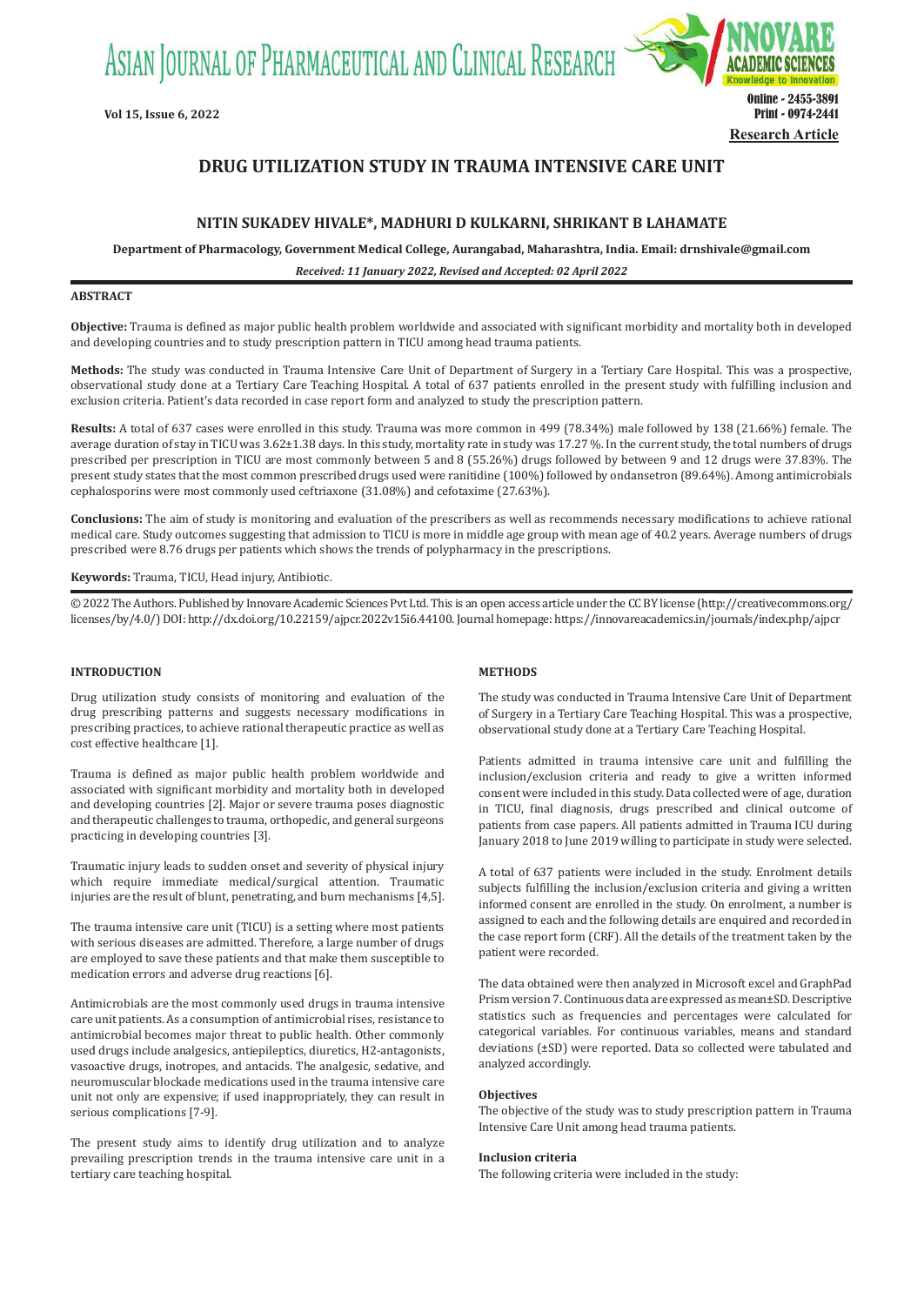- 1. Patients admitted in trauma ICU Tertiary Care Teaching hospital:
	- a. Diagnosed as RTA with head injury, chest injury.
	- b. Diagnosed head injury because of self-fall.<br>c. Blunt trauma associated with head injury.
	- Blunt trauma associated with head injury.
- 2. Patient or relatives are willing to give informed consent

### **Exclusion criteria**

- The following criteria were excluded from the study:
- 1. Patients admitted in trauma ICU with other causes.
- 2. Patient or relatives not willing to give informed consent.

The study was conducted after obtaining permission from the Institutional Ethics Committee (IEC). All the data collected as a part of this study were kept strictly confidential and used for the purpose of this study only.

Steps taken by us to maintain confidentiality were: (1) Identification of patients by the hospital number only, (2) case records to be accessed by the principal investigator only, and (3) patient details not to be divulged to any party.

Follow-up Schedule till the patient is discharged or transferred from TICU. Withdrawal/discontinuation Criteria: Those patients who did not wish to continue to participate in the study were withdrawn from the study. Those patients who were noncompliant were discontinued from the study.

### **OBSERVATIONS AND RESULTS**

The study was carried out at Tertiary Care Teaching Hospital in Trauma Intensive Care unit. It was a prospective, observational study.

Total prescriptions of 637 patients were analyzed.

Detailed information about baseline demographic characteristics and treatment received by the patient was studied. Observations of the study are presented in the form of different tables and figures.

From TICU total 637 prescriptions were analyzed. The male and female distribution in these 637 patients was as follows. Out of 637 patients, 499 (78.34%) were male, while 138 (21.66%) were female (Table 1).

Patients were further categorized into different age groups ranging as follows: The mean age of the patients admitted in TICU was 40.20±10.84years. The mean age of male patients was 38.99±9.56years. The mean age of female patients was 44.57±13.74 years. Majority of the belonged to the age group between 31–40 years and 41–50 years of age (Table 2).

A total of 220 patients were of 31–40 years of age out of 198 were male, while 22 were female. 175 patients were from 41 to 50 years of age from which 161 were male, while 14 were female (Table 3).

The average duration of stay in TICU was Mean $\pm$ SD 3.62  $\pm$  1.38 days. Duration of stay in TICU 3-4 days in 352 number of patients i.e.55.26% followed by duration of stay in TICU 5-6 day in 153 number of patients i.e. 24.03% followed by duration of stay in TICU 1-2 days in 110 number of patients i.e.17.27% (Table 4 and Fig. 1).

In details of outcome of patients in TICU, 483 number of patients (75.82%) were transferred to ward, followed by 110 number of patients (17.27%) expired followed by 44 number of patients (6.91%) were given DAMA (Table 5).

A total of 637 patients from TICU received 5579 drugs, number of drugs prescribed per patient being 8.76±1.56 (mean±standard deviation). The most common drugs used were ranitidine (100%), antimicrobial agents (100%), and ondansetron (89.64%). Among antimicrobials cephalosporin was most commonly used, ceftriaxone (31.08%), cefotaxime (27.63%), and cefoperazone+sulbactam (6.91%). Other antimicrobials most commonly used were metronidazole

(44.90%), amoxicillin+potassium clavulanate (27.47%), and piperacillin+tazobactam (6.91%). Total 29 different types of drugs were prescribed for patients of head injury and chest trauma (Table 6).

The commonly prescribed fixed dose combinations were of multi-vitamin (44.90%) followed by amoxicillin+clavulanic acid (27.47%), followed by piperacillin+tazobactam(6.91%), followed by

#### **Table 1: Gender distribution in TICU**

| Gender | <b>Number of patients</b> | Percentage |
|--------|---------------------------|------------|
| Male   | 499                       | 78.34      |
| Female | 138                       | 21.66      |
| Total  | 637                       | 100.0      |

### **Table 2: Age distribution in TICU**

| Age group | <b>Number</b> | Percentage |
|-----------|---------------|------------|
| $21 - 30$ | 132           | 20.72      |
| $31 - 40$ | 220           | 34.54      |
| $41 - 50$ | 175           | 27.47      |
| $51 - 60$ | 88            | 13.81      |
| $61 - 70$ | 22            | 3.45       |
| Total     | 637           | 100.0      |

#### **Table 3: Age distribution with gender in TICU**

| Age in years | Gender     |             | Total  |
|--------------|------------|-------------|--------|
|              | Male       | Female      |        |
| $21 - 30$    | 88         | 44          | 132    |
| $31 - 40$    | 198        | 22          | 220    |
| $41 - 50$    | 161        | 14          | 175    |
| $51 - 60$    | 44         | 44          | 88     |
| $61 - 70$    | 8          | 14          | 22     |
| Total        | 499        | 138         | 637    |
| Mean±SD      | 38.99±9.56 | 44.57±13.74 | ±10.84 |

# **Table 4: Duration of stay in TICU**

| <b>No. of Days</b> | <b>No. of Patients</b> | Percentage |
|--------------------|------------------------|------------|
| $1 - 2$            | 110                    | 17.27      |
| $3 - 4$            | 352                    | 55.26      |
| $5 - 6$            | 153                    | 24.02      |
| $7 - 8$            | 22                     | 3.45       |
| Total              | 637                    | 100.00     |
| $Mean \pm SD$      | $3.62 \pm 1.38$        |            |

#### **Table 5: Outcome of patients in TICU**

| <b>Outcome</b>     | <b>Number of patients</b> | Percentage |
|--------------------|---------------------------|------------|
| Transferred toward | 483                       | 75.82      |
| Expired            | 110                       | 17.27      |
| <b>DAMA</b>        | 44                        | 6.91       |
| Total              | 637                       | 100.00     |



**Fig. 1:** Duration of stay in TICU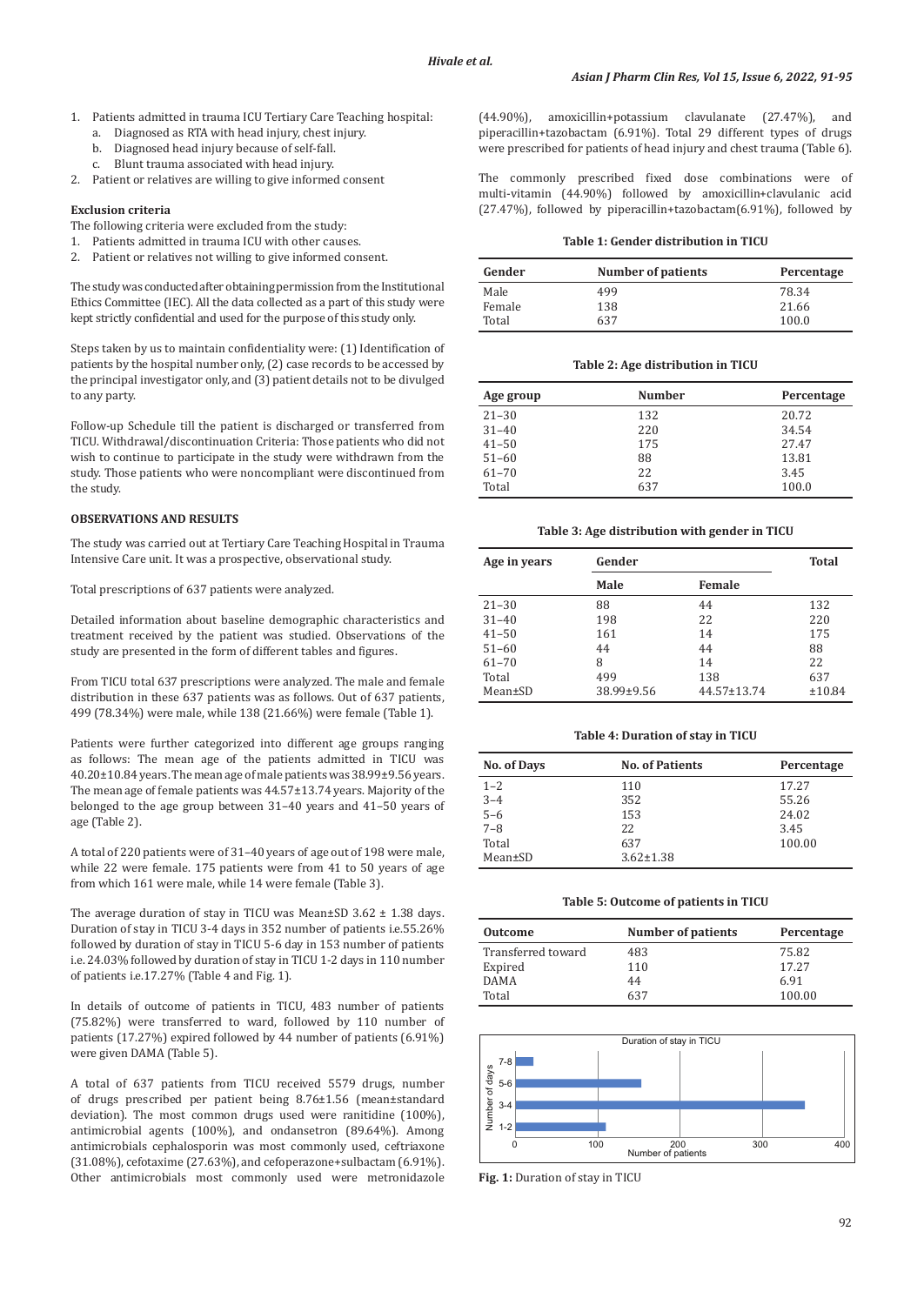| S.<br>No. | <b>Drugs</b>               | Number of<br>prescriptions | Percentage ATC code |                |
|-----------|----------------------------|----------------------------|---------------------|----------------|
| 1.        | Ranitidine                 | 637                        | 100.00              | A02BA02        |
| 2.        | Ondansetron                | 571                        | 89.64               | A04AA01        |
| 3.        | Phenytoin                  | 549                        | 86.19               | N03AB02        |
| 4.        | Diclofenac                 | 439                        | 68.92               | D11AX18        |
| 5.        | Multivitamin               | 287                        | 45.05               | A11A           |
|           | infusion                   |                            |                     |                |
| 6.        | Metronidazole              | 286                        | 44.90               | <b>J01XD01</b> |
| 7.        | Tramadol                   | 286                        | 44.90               | N02AX02        |
| 8.        | Mannitol                   | 264                        | 41.44               | <b>B05BC01</b> |
| 9.        | Paracetamol                | 242                        | 37.99               | N02BE01        |
| 10.       | Ceftriaxone                | 198                        | 31.08               | <b>J01DD04</b> |
| 11.       | Cefotaxime                 | 176                        | 27.63               | <b>[01DD01</b> |
| 12        | Vitamin K                  | 176                        | 27.63               | B02BA          |
| 13.       | Amoxicillin+               | 175                        | 27.47               | <b>J01CR02</b> |
|           | potassium clavulanate      |                            |                     |                |
| 14.       | Tranexamic acid            | 175                        | 27.47               | <b>B02AA02</b> |
| 15.       | Furosemide                 | 154                        | 24.18               | C03CA01        |
| 16.       | Vitamin B complex          | 154                        | 24.18               | A11EA          |
| 17.       | Ethamsylate                | 153                        | 24.02               | B02BX01        |
| 18.       | Doxofylline                | 88                         | 13.81               | R03DA11        |
| 19.       | Hydrocortisone             | 88                         | 13.81               | C05AA01        |
| 20.       | Levetiracetam              | 88                         | 13.81               | N03AX14        |
| 21.       | Theophylline               | 88                         | 13.81               | R03DA04        |
| 22.       | Serratiopeptidase          | 66                         | 10.36               | <b>B06AA12</b> |
| 23.       | Thiamine                   | 65                         | 10.20               | A11DA01        |
| 24.       | Cefoperazone+<br>sulbactam | 44                         | 6.91                | <b>J01DD62</b> |
| 25.       | Piperacillin+              | 44                         | 6.91                | <b>J01CR05</b> |
|           | tazobactam                 |                            |                     |                |
| 26.       | Iron and folic acid        | 22                         | 3.45                | B03AD          |
| 27.       | Phenobarbitone             | 22                         | 3.45                | N03AA02        |
| 28.       | Potassium solution         | 22                         | 3.45                | <b>B05XA01</b> |
| 29.       | Risperidone                | 21                         | 3.30                | <b>N05AX08</b> |

**Table 6: Various drugs used in TICU**

cefoperazone+sulbactam (6.91%), and followed by iron+folic acid (3.45%) (Table 7 and Fig. 2).

The total number of drugs prescribed per prescription in TICU was most commonly between 5 and 8 (55.26%) drugs, between 9 and 12 were 37.83% followed by between 13 and 16 were 6.91% (Table 8).

Average number of drugs prescribed per encounter in TICU was 8.76±1.56. Percentage of encounters with injection in TICU was 64.98%. Percentage of drugs from National list of essential medicine in TICU was 85.03%. Percentage of drugs from the WHO essential medicine list in TICU was 74.01% (Table 9).

### **DISCUSSION**

Trauma is the leading cause of death worldwide for individuals younger than 65 years [10]. In India, the available trauma care services are restricted to major cities, thus resulting in an increased incidence of deaths from traffic accidents [11-13].

In the present study, out of 637 patients (Table 1), 499 (78.34%) were male, while 138 (21.66%) were female. As suggested by data from various sources, there is male dominance in road traffic accidents [14]. Pirie *et al*. studied Utilization profile of the trauma intensive care unit at the Role 3 Multinational Medical Unit at Kandahar Airfield between May 1 and October 15, 2009. In this study 95% of patients were male [15]. A study by Pang *et al.* in a 748-bed tertiary-care facility and regional level trauma center also gives similar results with 60% male population [16]. These findings are similar to our observations.

The mean age of the patients in present study (Table 2) was 40.20±10.84years. S. Gopala Krishnan studied Public Health Perspective

**Table 7: Commonly used fixed dose combinations in TICU**

| <b>Fixed dose combinations</b>   | Number of<br>prescriptions | Percentage |
|----------------------------------|----------------------------|------------|
| Multivitamin Infusion            | 286                        | 44.90      |
| Amoxicillin+potassiumclavulanate | 175                        | 27.47      |
| Cefoperazone+sulbactam           | 44                         | 6.91       |
| Piperacillin+tazobactam          | 44                         | 6.91       |
| Iron and folic acid              | 22                         | 3.45       |

**Table 8: Total number of drugs per prescription in TICU**

| <b>Total number</b><br>of drugs | Number of<br>prescriptions | Percentage |
|---------------------------------|----------------------------|------------|
| $5 - 8$                         | 352                        | 55.26      |
| $9 - 12$                        | 2.41                       | 37.83      |
| $13 - 16$                       | 44                         | 6.91       |
| Total                           | 637                        | 100.00     |

**Table 9: The WHO core indicators**

| S.<br>No. | Core indicator                                                       | Percentage         |
|-----------|----------------------------------------------------------------------|--------------------|
|           | Total number of drugs prescribed                                     | 100% (5579)        |
| 2         | Average number of drugs per<br>prescription                          | 8.76% (5579/637)   |
| 3         | Total encounters having injectable<br>formulations                   | 64.98% (3652/5579) |
| 3         | Drugs mentioned in NLEM 2015                                         | 85.03% (4744/5579) |
|           | Drugs mentioned in the WHO model<br>list of essential medicines 2019 | 74.01% (4129/5579) |



**Fig. 2:** Commonly used fixed dose combinations in TICU

of Road Traffic Accidents in developing countries. His findings suggest more than half of all RTA deaths among young adults between 15 and 44 years of age which is similar to finding of our study [14].

The average duration of stay in TICU (Table 4 and Fig. 1) was 3.62±1.38 days. A study by Böhmer *et al*. gives following key points regarding duration of stay of trauma patients in ICU [17].

- Treatment regimens, as well as secondary effects and complications of trauma and intensive care treatment, prolong ICU Length of Stay (LOS) more than the mechanism of trauma or pre-trauma patient conditions.
- The most prominent epidemiological parameter to prolong ICU stay was patient's age.
- Secondary effects that influenced the prolongation of ICU LOS most were renal failure, Sepsis, and respiratory failure.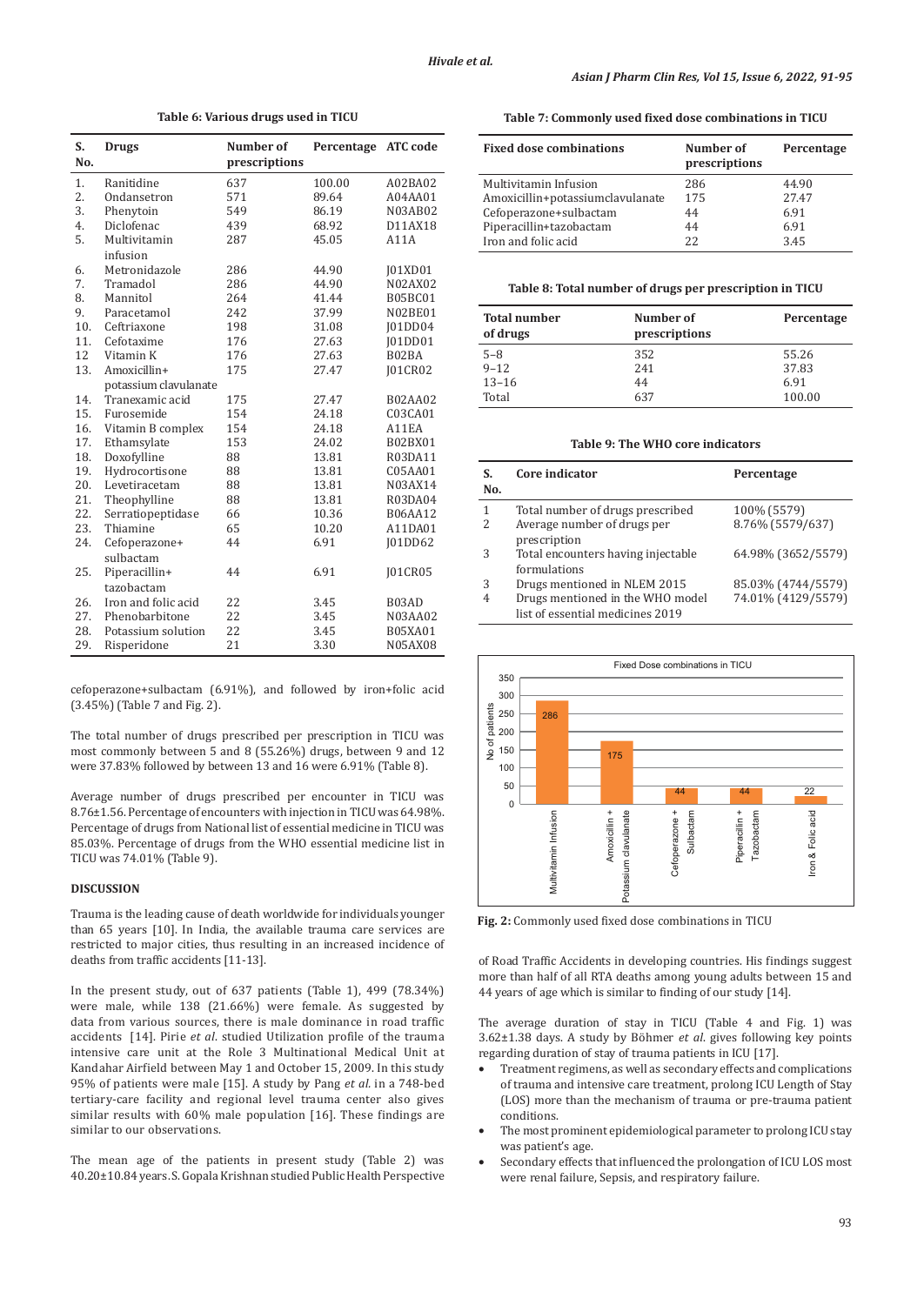Successful prevention of complicated courses of illness could significantly abbreviate the ICU stay in trauma patients.

Mortality rate in our study (Table 5) was 17.27% which is approximately similar to those reported in other studies by Brattström *et al*., Sardinha *et al*, Chalya *et al*., and Ulvik *et al*. which typically vary between 10.4%,19.0%, and 32.7%, respectively [3,18-20].

In the current study (Table 8), the total number of drugs prescribed per prescription in TICU are most commonly between 5 and 8 (55.26%) drugs, between 9 and 12 were 37.83%, and between 13 and 16 were 6.91%. Average number of drugs prescribed per patient from present study was 8.76±1.56. In a study by Boucher *et al*., the mean total number of drug orders per patient was 9.1 during an average stay of 6.6 days. They are also established positive correlation between age and total drug use, probably because of the prevalence of concomitant disease in the elderly, although patients aged 80-89 years received the least drugs of any age group [21]. Results of Boucher *et al*. are similar to our observations.

However, prescribing by the present study states (Table 6) that the most common drugs used were ranitidine (100%) and ondansetron (89.64%). Ranitidine is mostly used for prophylaxis of stress related gastritis; while ondansetron is used for symptomatic treatment of nausea and vomiting which is common association in trauma patients. Use of ondansetron is not recommended except in chemotherapy/ radiotherapy induced vomiting and post-operative nausea or vomiting. However researchers like Patanwala *et al*. suggested that based on the comparative safety and efficacy of ondansetron with droperidol, promethazine, prochlorperazine, metoclopramide, ondansetron may be used as a first line agent for relief of nausea or vomiting for most patient populations in the emergency department [22].

Stress-related mucosal disease (SRMD) is an acute, erosive gastritis representing conditions ranging from stress-related injury to stress ulcers [23,24]. Several studies based on surgical and medical ICU patients suggest that as the number of risk factors increases, the frequency of clinically important bleeding increases [25]. Specifically, two risk factors have been found to be independent predictors of clinically important bleeding—coagulopathy and mechanical ventilation [26]. Initiation of acid suppression therapy (AST) for stress ulcer prophylaxis (SUP) in the ICU setting is well established H2 blockers work by inhibiting histamine-stimulated acid secretion by reversible, competitive inhibition of H2 receptors of the parietal cells [23,27]. Among the available H2 blockers, cimetidine is the least potent, ranitidine is in the middle, and famotidine is the most potent. Considering potency and cost ranitidine are a commonly prescribed drug for stress ulcer prophylaxis.

Antimicrobials were next commonly used drugs. Among antimicrobials cephalosporins were most commonly used, ceftriaxone (31.08%), cefotaxime (27.63%), and cefoperazone+sulbactam (6.91%). Other antimicrobials most commonly used were metronidazole (44.90%), amoxicillin+potassium clavulanate (27.47%), and piperacillin+tazobactam (6.91%) (Table 6).

In a study by Boucher *et al*. antimicrobials were the most commonly prescribed drugs to trauma patients [28]. Antimicrobials are usually commonly prescribed drugs in intensive care units for prevention and management of various complications such as ventilator associated pneumonia, catheter associated infections, secondary wound infections, and sepsis [29].

Among antimicrobials cephalosporins were most commonly used, ceftriaxone (31.08%), cefotaxime (27.63%), and used, ceftriaxone (31.08%), cefotaxime (27.63%), and cefoperazone+sulbactam (6.91%). Other antimicrobials most commonly used were metronidazole (44.90%), amoxicillin+potassium clavulanate (27.47%), and piperacillin+tazobactam (6.91%) (Tables 6 and 7, Fig. 2). Studies done by Mamatha *et al*. Rajendra Gupta, Drupad *et al*., and John *et al*., showed that Cephalosporin's, Metronidazole, and Penicillin's were the most commonly prescribed antimicrobial in ICU similar to present study [30-33]. However, in the study done by Shankar *et al*., Penicillin's were the most common antimicrobial drug class prescribed [34].

Among second-line antimicrobials (Table 7 and Fig. 2), penicillin derivative Piperacillin + Tazobactam combination was prescribed. Reason for choosing the above drug is that it is wide variety of antimicrobial activity and is active against the organisms which have shown resistance to cephalosporin's. The combinations of antimicrobials covered Gram positive, Gram negative, and aerobic and anaerobic organisms.

Reduction in raised intracranial pressure is mainstay of management of head injury cases. Osmotic agents (Mannitol) and diuretics (Furosemide) are often used for this purpose (Table 6). The proportion is more in Trauma ICU compared to Medicinal ICU as evident in a study by John *et al*. in MICU (23.69%) [33].

Older intravenous antiepileptic agents, such as phenytoin (86.19%) were preferred in this study. This finding was in concordance to an earlier study from India such as John *et al*. and Biswal *et al*. [32,35]. Phenytoin was used mainly for seizure prophylaxis and maintenance therapy. Newer antiepileptic agents can replace phenytoin, due to its saturation kinetics, drug interactions, and adverse effects. Newer agents, such as levetiracetam (13.81%), are also frequently used in this study. Phenobarbitone was used as a second line in 3.45% patients (Table 6).

Ethamsylate and Tranexamic acid were the drugs used for the management of acute bleeding in 24.02% and 27.47% patients, respectively. NSAIDs Diclofenac (68.92%) and Paracetamol (37.99%) and Opioid Analgesic Tramadol (44.90%) were the common analgesic drugs. Other drugs used were Thiamine, Vitamin B complex, Potassium solution, and Risperidone (Table 6).

# **CONCLUSIONS**

The study of prescribing pattern is a component of medical audit that does monitoring and evaluation of the prescribers as well as recommends necessary modifications to achieve rational medical care. In this study prescribing pattern in Trauma Intensive Care unit in a tertiary care teaching hospital is studied.

Study outcomes from present study were suggesting that the risk of trauma and admission to TICU is more in middle age group with mean age of 40.2 years. The sex distribution clearly shows male predominance with 78.34% males in study population. Average numbers of drugs prescribed were 8.76 drugs per patients which show the trends of polypharmacy in the prescriptions. The prescribing pattern can be improved by reducing the number of drugs per prescription. All patients received antimicrobials (100%), ranitidine (100%), ondansetron (89.64%), and phenytoin (86.19%). Among antimicrobials β lactam antibiotics are commonly used.

- It was also observed that drug prescription by generic name is still low, which could be an economic burden on the patients and can be reduced by prescribing more generic drugs.
- Significant amount of drugs was prescribed from National List of Essential Medicines -2015 and WHOEML-2015, but this also could be increased by sensitizing physicians for the same.
- In conclusion, the present study provides valuable insight about the overall pattern of drugs used in Trauma ICU.
- Physicians should be motivated to use gastro protective agents rationally and rational use of antimicrobials to avoid polypharmacy.
- All required investigations and essential drugs should be made available 24x7 for the better drug utilization in government set up.
- The presence of a clinical pharmacologist in every trauma ICU setup will ensure rational use of all drugs in a cost effective manner. The antimicrobial stewardship program is a must for every hospital and it should seek to achieve optimal clinical outcomes related to antimicrobial use, minimize toxicity and other adverse events,